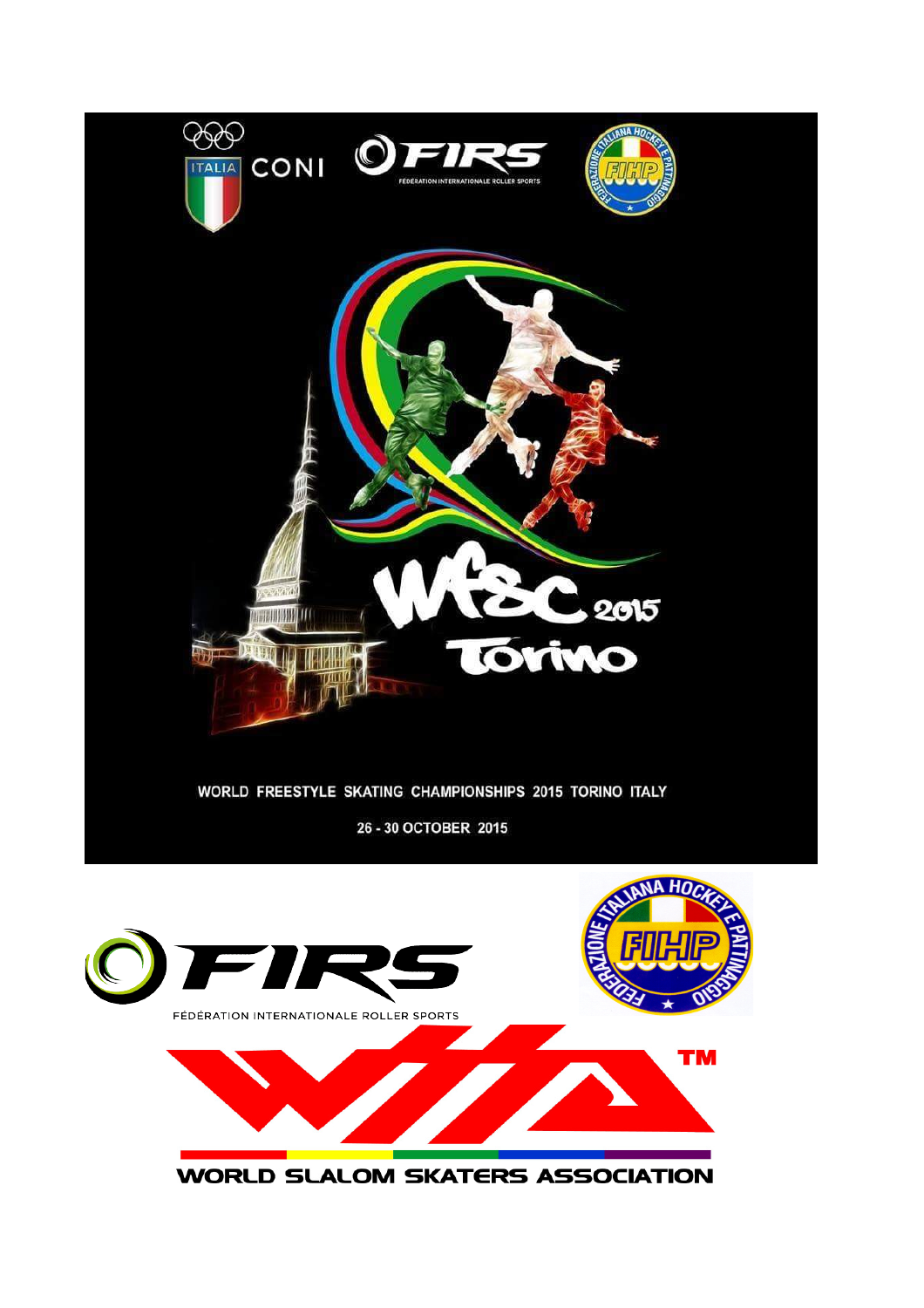## **World Freestyle Skating Championships 2015** Torino, Italy, 26-30 October 2015

| <b>Final Ranking Slides Men</b> |                        |                                        |                |  |  |
|---------------------------------|------------------------|----------------------------------------|----------------|--|--|
| <b>Rank</b>                     | ID                     | <b>Name</b>                            | <b>Country</b> |  |  |
| 1                               |                        | 10411303895 Huang Hai Yang             | <b>CHN</b>     |  |  |
| $\overline{2}$                  |                        | 11811405748 Senarat Phuri              | <b>THA</b>     |  |  |
| 3                               |                        | 11811000614 Rompo Chawis               | <b>THA</b>     |  |  |
| 4                               |                        | 11781000146 Chung Yung-Tzu             | <b>TPE</b>     |  |  |
| 5                               |                        | 11701000512 Nelson Caro Carlos         | <b>ESP</b>     |  |  |
| 6                               |                        | 11811101160 Senarat Putthi             | <b>THA</b>     |  |  |
| 7                               |                        | 11701303360 Rubio Mesas Enrique        | <b>ESP</b>     |  |  |
| 8                               |                        | 11511000620 Ryazantsev Kirill          | <b>RUS</b>     |  |  |
| 9                               |                        | 11511102202 Shirobokov Denis           | <b>RUS</b>     |  |  |
| 9                               |                        | 11701303740 Garcia Vilar Christian     | <b>ESP</b>     |  |  |
| 9                               |                        | 11701303291 García Fernández Brais     | <b>ESP</b>     |  |  |
| 9                               |                        | 11461000330 Jaworski Dawid             | POL            |  |  |
| 13                              |                        | 10271101577 Fialkovics Victor          | <b>BRA</b>     |  |  |
| 13                              |                        | 11811102233 Aroongomez Anupunt         | <b>THA</b>     |  |  |
| 13                              |                        | 10911202641 Rosato Roberto             | <b>ITA</b>     |  |  |
| 13                              |                        | 11461405393 Wieczorek Tomasz           | POL            |  |  |
| 13                              |                        | 10521102186 Brandejs Tomáš             | <b>CZE</b>     |  |  |
| 13                              |                        | 10911404857 Pollicita Upahar           | <b>ITA</b>     |  |  |
| 19                              |                        | 11461202841 Gruszka Patryk             | POL            |  |  |
| 19                              | 10521101918 Pour Tomáš |                                        | <b>CZE</b>     |  |  |
| 19                              | <b>XXX</b>             | Alharbi Turki Hameed                   | <b>KSA</b>     |  |  |
| 19                              |                        | 10271405477 Brito Tinoco Paulo Roberto | <b>BRA</b>     |  |  |
| 19                              | <b>XXX</b>             | Makeen Albaraa Ahmed                   | <b>KSA</b>     |  |  |

| <b>1/6 Finals</b> |                        |                                    |            |                         |  |  |
|-------------------|------------------------|------------------------------------|------------|-------------------------|--|--|
| G1                |                        |                                    |            |                         |  |  |
| $\mathbf{1}$      |                        | 10411303895 Huang Hai Yang         | <b>CHN</b> | $\mathbf{1}$            |  |  |
| 12                |                        | 11701303740 Garcia Vilar Christian | <b>ESP</b> | $\overline{2}$          |  |  |
| 13                |                        | 10271101577 Fialkovics Victor      | <b>BRA</b> | 3                       |  |  |
| 24                |                        | 10271404625 Santos Maxwell         | <b>BRA</b> | <b>DNS</b>              |  |  |
| G <sub>2</sub>    |                        |                                    |            |                         |  |  |
| 5                 |                        | 11511000620 Ryazantsev Kirill      | <b>RUS</b> | $\mathbf{1}$            |  |  |
| 8                 |                        | 11511102202 Shirobokov Denis       | <b>RUS</b> | $\overline{2}$          |  |  |
| 17                |                        | 11461202841 Gruszka Patryk         | <b>POL</b> | $\overline{a}$          |  |  |
| 20                |                        | 11811102233 Aroongomez Anupunt     | <b>THA</b> | $\overline{\mathbf{3}}$ |  |  |
| G <sub>3</sub>    |                        |                                    |            |                         |  |  |
| 4                 |                        | 11701000512 Nelson Caro Carlos     | <b>ESP</b> | $\mathbf{1}$            |  |  |
| 9                 |                        | 10911202641 Rosato Roberto         | <b>ITA</b> | $\overline{\mathbf{3}}$ |  |  |
| 16                | 10521101918 Pour Tomáš |                                    | CZF        |                         |  |  |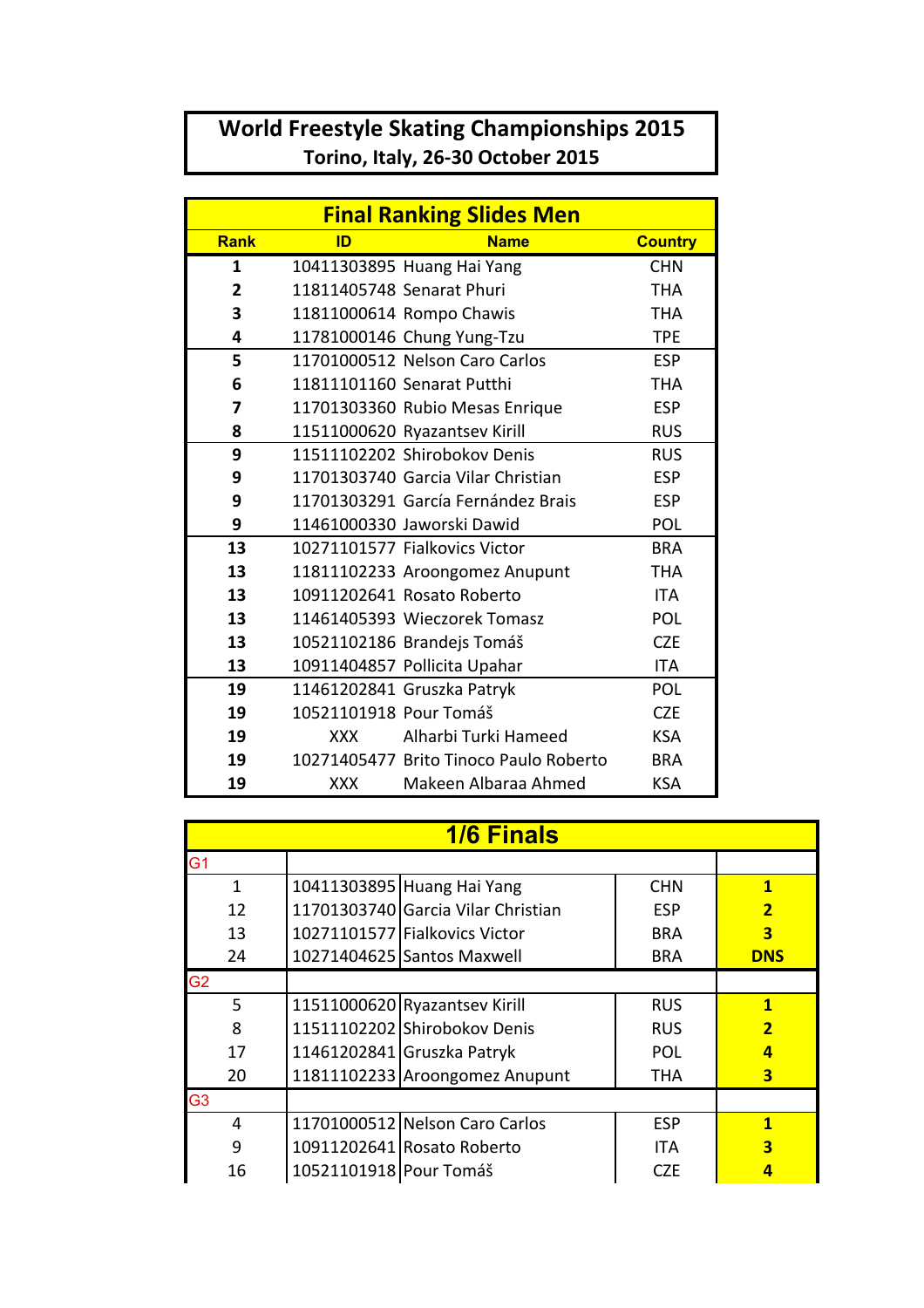| 21              | 11811000614 Rompo Chawis               | <b>THA</b> | $\overline{2}$          |
|-----------------|----------------------------------------|------------|-------------------------|
| G <sub>4</sub>  |                                        |            |                         |
| 3               | 11701303291 García Fernández Brais     | <b>ESP</b> | $\overline{\mathbf{1}}$ |
| 10              | 11461000330 Jaworski Dawid             | <b>POL</b> | $\overline{2}$          |
| 15              | 11461405393 Wieczorek Tomasz           | POL        | 3                       |
| 22              | Alharbi Turki Hameed<br><b>XXX</b>     | <b>KSA</b> | $\overline{4}$          |
| G <sub>5</sub>  |                                        |            |                         |
| 6               | 11811101160 Senarat Putthi             | <b>THA</b> | $\overline{2}$          |
| 7               | 11811405748 Senarat Phuri              | <b>THA</b> | $\overline{1}$          |
| 18              | 10271405477 Brito Tinoco Paulo Roberto | <b>BRA</b> | $\overline{4}$          |
| 19              | 10521102186 Brandejs Tomáš             | <b>CZE</b> | $\overline{\mathbf{3}}$ |
| G <sub>6</sub>  |                                        |            |                         |
| $\overline{2}$  | 11781000146 Chung Yung-Tzu             | <b>TPE</b> | $\overline{\mathbf{1}}$ |
| 11              | 11701303360 Rubio Mesas Enrique        | <b>ESP</b> | $\overline{2}$          |
| 14              | 10911404857 Pollicita Upahar           | <b>ITA</b> | $\overline{\mathbf{3}}$ |
| 23              | Makeen Albaraa Ahmed<br><b>XXX</b>     | <b>KSA</b> | $\overline{4}$          |
|                 | <b>Quarter Finals</b>                  |            |                         |
| QF <sub>1</sub> |                                        |            |                         |
| G1#1            | 10411303895 Huang Hai Yang             | <b>CHN</b> | $\mathbf{1}$            |
| G2#2            | 11511102202 Shirobokov Denis           | <b>RUS</b> | $\overline{\mathbf{3}}$ |
| G3 #2           | 11811000614 Rompo Chawis               | <b>THA</b> | $\overline{2}$          |
| QF <sub>2</sub> |                                        |            |                         |
| G1#2            | 11701303740 Garcia Vilar Christian     | <b>ESP</b> | $\overline{\mathbf{3}}$ |
| G3 #1           | 11701000512 Nelson Caro Carlos         | <b>ESP</b> | $\overline{\mathbf{1}}$ |
| G2#1            | 11511000620 Ryazantsev Kirill          | <b>RUS</b> | $\overline{2}$          |
| QF <sub>3</sub> |                                        |            |                         |
| G4 #1           | 11701303291 García Fernández Brais     | <b>ESP</b> | $\overline{\mathbf{3}}$ |
| G5 #1           | 11811405748 Senarat Phuri              | <b>THA</b> | $\overline{\mathbf{2}}$ |
| G6 #2           | 11701303360 Rubio Mesas Enrique        | <b>ESP</b> | $\overline{1}$          |
| QF4             |                                        |            |                         |
| G6 #1           | 11781000146 Chung Yung-Tzu             | <b>TPE</b> | $\mathbf{1}$            |
| G5 #2           | 11811101160 Senarat Putthi             | <b>THA</b> | $\overline{2}$          |
| G4 #2           | 11461000330 Jaworski Dawid             | <b>POL</b> | $\overline{\mathbf{3}}$ |
|                 | <b>Semi Finals</b>                     |            |                         |
| SF <sub>1</sub> |                                        |            |                         |
| QF1#1           | 10411303895 Huang Hai Yang             | <b>CHN</b> | $\mathbf{1}$            |
| QF2 #1          | 11701000512 Nelson Caro Carlos         | <b>ESP</b> | $\overline{\mathbf{3}}$ |
| QF3 #2          | 11811405748 Senarat Phuri              | <b>THA</b> | $\overline{2}$          |
| QF4 #2          | 11811101160 Senarat Putthi             | <b>THA</b> | $\overline{4}$          |
| SF <sub>2</sub> |                                        |            |                         |
| QF1 #2          | 11811000614 Rompo Chawis               | <b>THA</b> | $\mathbf{1}$            |
| QF2 #2          | 11511000620 Ryazantsev Kirill          | <b>RUS</b> | $\overline{4}$          |
| QF3 #1          | 11701303360 Rubio Mesas Enrique        | <b>ESP</b> | 3                       |
| QF4 #1          | 11781000146 Chung Yung-Tzu             | <b>TPE</b> | $\overline{2}$          |